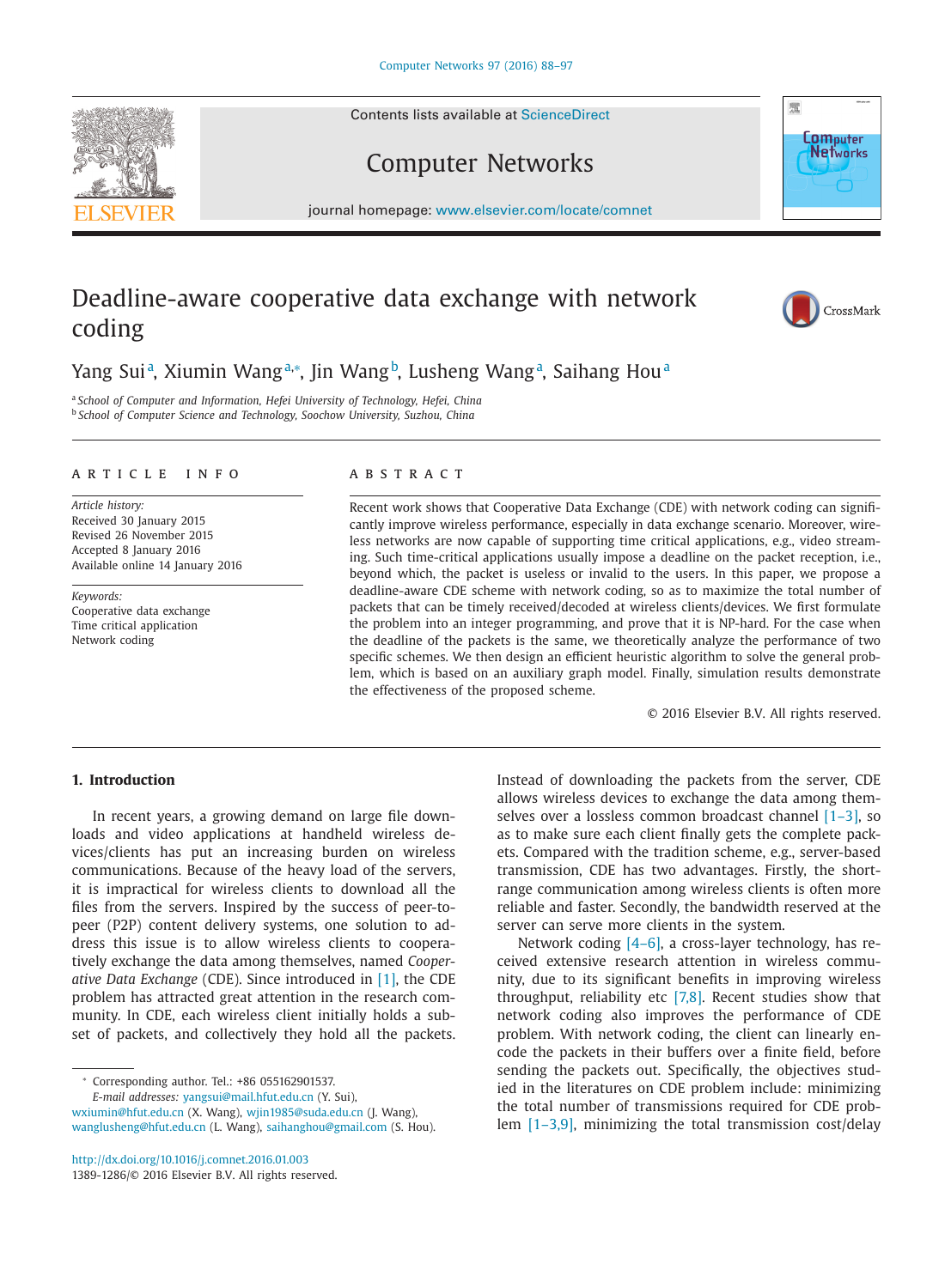

**Fig. 1.** An example where the deadlines of the packets  $p_1$ ,  $p_2$ ,  $p_3$ ,  $p_4$  are 1, 1, 2, 3, respectively.

of CDE problem [\[10–16\],](#page--1-0) or solving some security or error correction issues in CDE problem [\[17,18\],](#page--1-0) etc.

With the increase in both wireless bandwidth and the computational capability of wireless clients, wireless networks are now capable of supporting time critical applications, e.g., video streaming. Such time-critical applications usually require that the packet must be received in a timely fashion, i.e., a deadline is imposed on the packet reception, beyond which the reception becomes useless (or invalid) [\[21–23\].](#page--1-0) For example, in wireless locationbased services, the queried information (e.g., the traffic jam) is valid only within a local area, and when the mobile user (e.g., the vehicle) leaves the area, the information becomes useless [\[23\].](#page--1-0) In the literatures, several works have studied time critical applications. However, they all assume that there exists a source node (or sender) having the complete packets in the system. Instead, in CDE problem, each node only holds a subset of packets, and thus the sender varies during packet transmissions. Hence, the scenario of CDE problem brings new challenge to satisfy the Quality of Service (QoS) for time critical applications.

In the literatures, there are lots of works on delay mini-mization problem for CDE [\[13–15\].](#page--1-0) Specifically, the work in [\[13\]](#page--1-0) minimizes the total transmission delay of the packets, by adaptively selecting the transmission rate at the client. In [\[14,15\],](#page--1-0) authors propose a relay-based CDE scheme to minimize the total transmission delay, with the aid of a relay node. The above literatures work well in optimizing the overall delay of the packet receptions in CDE problem. However, none of them considers the packet reception deadline of any specific packet, which is especially important for time critical applications. Most related work to our problem is in [\[16\],](#page--1-0) which uses instantly decodable network coding (IDNC) [\[19,20\]](#page--1-0) in CDE problem. With IDNC, the coded packets can be instantly decoded at the clients, which thus significantly reduces the minimum mean decoding delay of the packets. However, [\[16\]](#page--1-0) omits the facts that the packet in time critical applications must be received before a deadline, and different packets may be imposed with different deadlines. To avoid the expiration of the packet reception, the packets with emergent deadlines should be satisfied/decoded first at the clients. Hence, designing a deadline-aware CDE scheme, which will be studied in this paper, is quite important to improve the QoS of time critical applications.

We now use an example in Fig. 1 to illustrate our problem, where there are four packets  $p_1$ ,  $p_2$ ,  $p_3$ ,  $p_4$  to be disseminated to four wireless clients  $c_1$ ,  $c_2$ ,  $c_3$ ,  $c_4$  in the system. Initially, the subset of packets held by four clients  $c_1$ , *c*2, *c*3, *c*<sup>4</sup> are {*p*1, *p*3}, {*p*1, *p*2}, {*p*2, *p*3}, {*p*1, *p*4}, respectively. That is, the packets required by  $c_1$ ,  $c_2$ ,  $c_3$ ,  $c_4$  are  $\{p_2$ , *p*4}, {*p*3, *p*4}, {*p*1, *p*4}, {*p*2, *p*3}, respectively. Similar to [\[1,2\],](#page--1-0) we assume that the client can hear the packets sent from any other client. As shown in Fig. 1, without considering the deadline of the packet receptions, all the three transmission schemes can guarantee that each client can finally decode/get all the packets. For example, in Fig. 1(a), after receiving packets  $p_1 \oplus p_3$  (from client 1) and  $p_2$  (from client 2), client 4 can get its "wanted" packets, e.g., decoding *p*<sup>3</sup> from  $(p_1 \oplus p_3) \oplus p_1$ .

However, for time critical applications, a deadline may be imposed on the packet reception. Assume that the deadlines of the packets  $p_1$ ,  $p_2$ ,  $p_3$ ,  $p_4$  are 1, 1, 2, 3 respectively, and each transmission consumes a single time slot. Then, we check the three schemes given in Fig. 1. As shown in Fig. 1(a) (which first let  $c_1$  send  $p_1 \oplus p_3$ , and then let *c*2, *c*<sup>4</sup> send packets *p*<sup>2</sup> and *p*4, respectively), packet *p*<sup>2</sup> will miss its deadline at clients  $c_1$  and  $c_4$ . In other words, two packets cannot be satisfied timely. Alternatively, if we use the scheme in Fig. 1(b) (which first let  $c_1$  send  $p_3$ , and then let  $c_2$ ,  $c_3$  send packets  $p_1 \oplus p_2$  and  $p_4$ , respectively),  $p_1$  will miss its deadline at  $c_3$ , and  $p_2$  will miss its deadline at both  $c_1$  and  $c_4$ . Compared with the first scheme, the scheme in Fig. 1(b) satisfies less requests. However, as shown in Fig.  $1(c)$ , if we change the transmission order of the packets  $p_1 \oplus p_2$  and  $p_3$  in Fig. 1(b), we can see that all the packets can be successfully decoded before the deadlines. Compared with the above three schemes, the third scheme achieves the best performance, in terms of satisfying the deadlines of the packet receptions at wireless clients.

In this paper, we consider time critical applications in CDE problem. Compared with previous works on CDE, which mainly focus on how to select the sender and encode the packet, our work also needs to determine the sequence of the transmissions. By considering the deadline of the packets, the objective of this work is to maximize